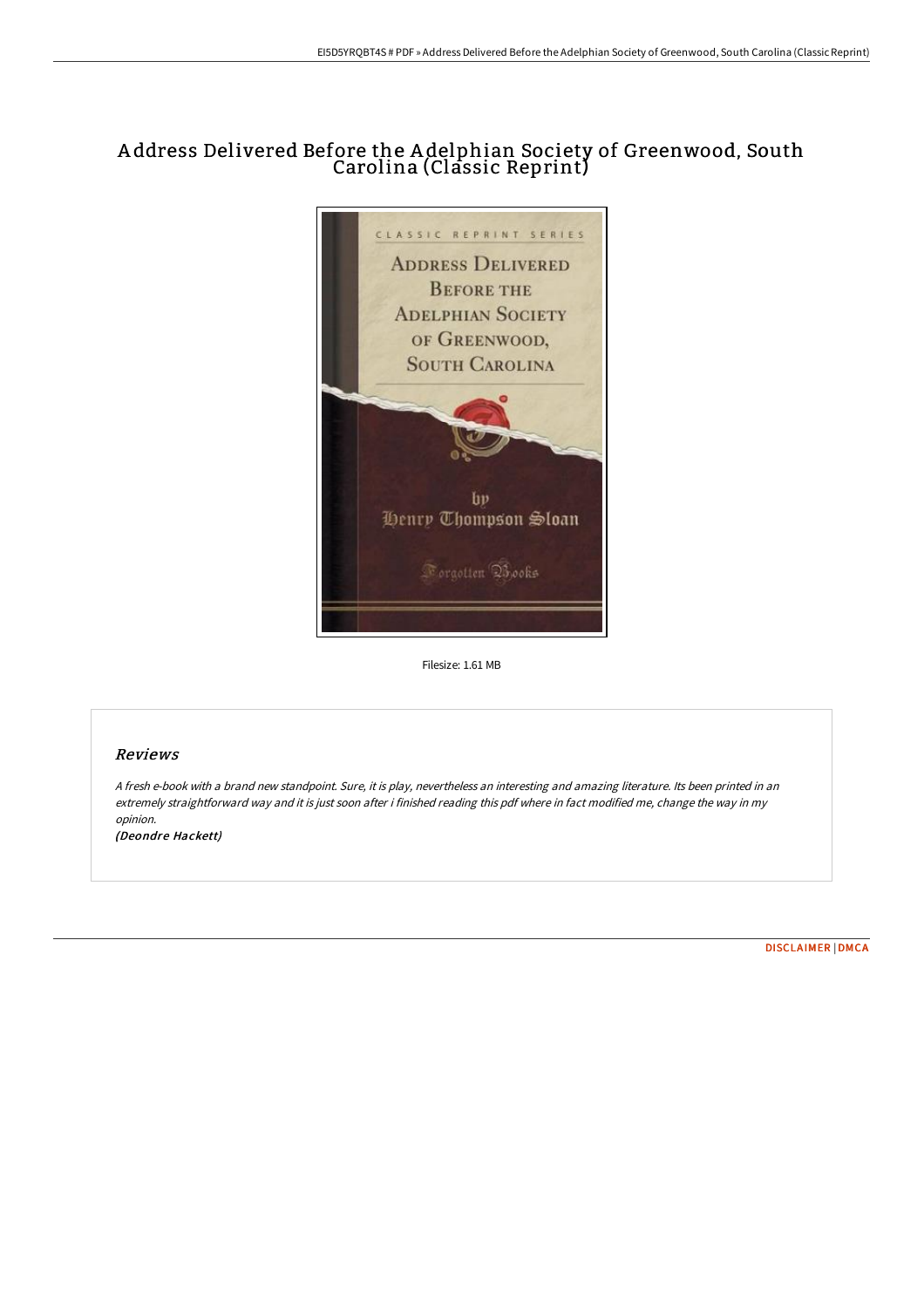# ADDRESS DELIVERED BEFORE THE ADELPHIAN SOCIETY OF GREENWOOD, SOUTH CAROLINA (CLASSIC REPRINT)

⊕ **DOWNLOAD PDF** 

To download Address Delivered Before the Adelphian Society of Greenwood, South Carolina (Classic Reprint) eBook, make sure you access the hyperlink beneath and save the ebook or gain access to additional information which might be highly relevant to ADDRESS DELIVERED BEFORE THE ADELPHIAN SOCIETY OF GREENWOOD, SOUTH CAROLINA (CLASSIC REPRINT) ebook.

Forgotten Books, United States, 2015. Paperback. Book Condition: New. 229 x 152 mm. Language: English . Brand New Book \*\*\*\*\* Print on Demand \*\*\*\*\*.Excerpt from Address Delivered Before the Adelphian Society of Greenwood, South Carolina Being constrained to approach the vestibule of the Temple of Science with faltering steps, we would not attempt to conceal the deep emotions of the soul, in essaying to perform the part allotted to us in your annual festival. From a most profound regard for age and experience, we ever feel that youth should keep silence in the presence of superior wisdom. But as every one has a part to act in the grand drama of life, and silver-locked generations pass in quick succession from the stage, leaving in eternal bequest their glorious patrimony of civil and religious liberty; shall it be thought presumptuous, if their sons be found striving to maintain and perpetuate this priceless legacy? Shall it be thought presumptuous, even if I should raise my feeble testimony in behalf of principles, involving the dearest rights of man, and bought with the blood and treasure of an honored ancestry? Certainly not, while there is, a heart to feel, or a soul to love the beautiful, the excellent, and the Divine - certainly not, while there is one drop of freedom s blood coursing the veins of this youthful band, or one glow of maternal beauty upon the fair cheeks of these virgin daughters. Then, to divest myself of all that embarrassment, which self-distrust and inexperience are wont to beget on occasions like the present, permit me to speak without reserve; desiring rather to be profitable, than speculative and beautiful, while I invoke the charity of an indulgent auditory. Standing upon the beetling brow of six thousand years, during a period the most eventful...

B Read Address Delivered Before the Adelphian Society of [Greenwood,](http://albedo.media/address-delivered-before-the-adelphian-society-o.html) South Carolina (Classic Reprint) Online  $\mathbf{B}$ Download PDF Address Delivered Before the Adelphian Society of [Greenwood,](http://albedo.media/address-delivered-before-the-adelphian-society-o.html) South Carolina (Classic Reprint)